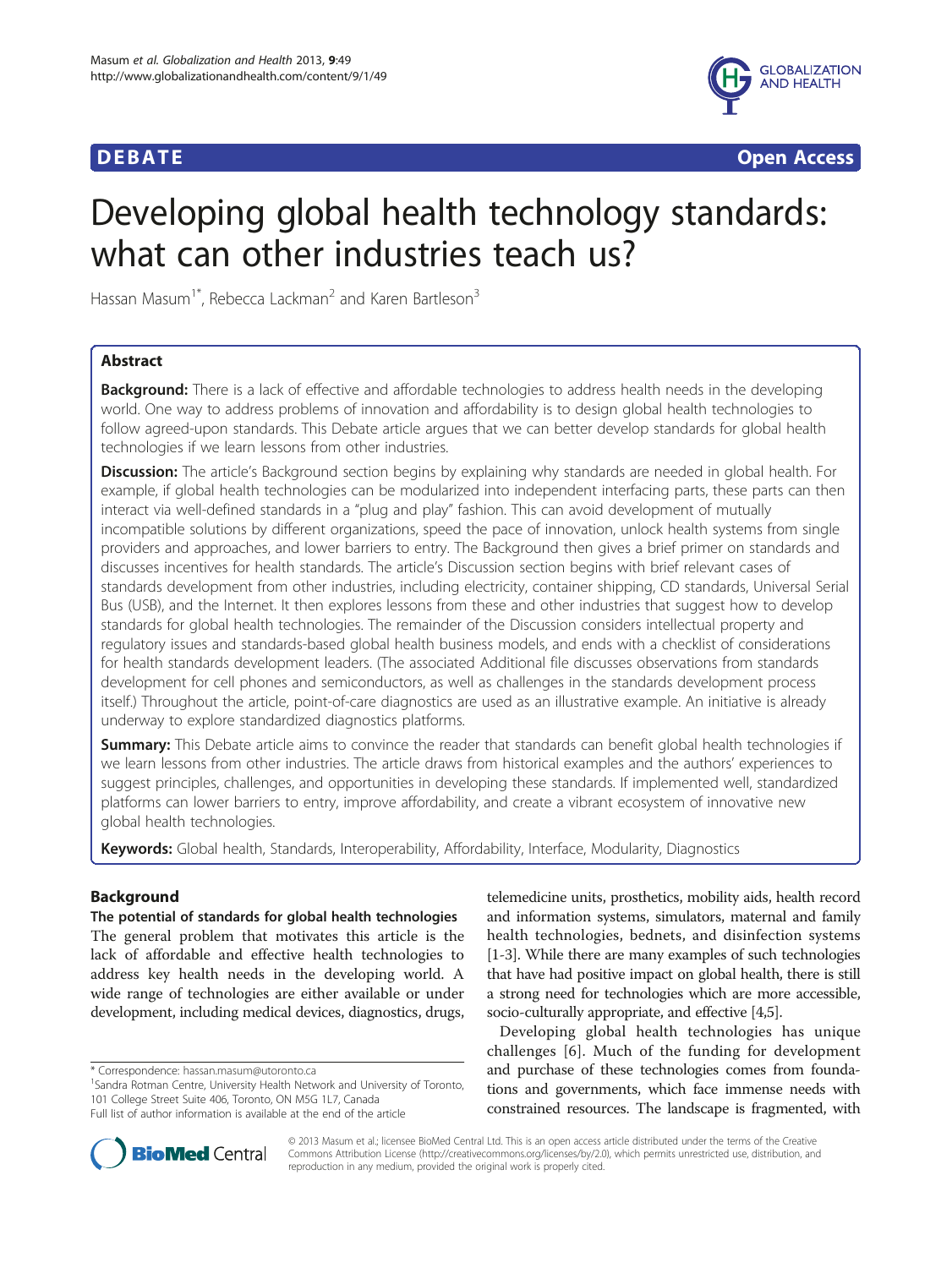many entities creating new technologies. There is a need for robustness (to function in high-stress environments with respect to power, heat, dust, vibration, etc.) and simplicity (to be effectively used with minimal training, support, and repair facilities) [\[7](#page-10-0)].

The barriers to development and adoption of needed new technologies for global health may be classified into four general categories: scientific (e.g. research capacity), economic (e.g. low purchasing power), policy (e.g. regulatory regimes), and socio-cultural (e.g. issues around gender or religion) [\[8](#page-10-0)]. (We will see later how barriers from all four categories can hinder the development of global health technology standards.)

This article first briefly explains in the Background why global health technologies should be designed to follow agreed-upon industry-wide interface standards, and in so doing better address problems of innovation and affordability. The Discussion then argues that we can better develop standards for global health technologies if we learn lessons from other industries.

(By "global health", we mean health objectives that transcend national boundaries and aim to improve the health of people worldwide in an equitable way. Since most of the population and disease burden of the world is in lower and middle income countries, global health is primarily concerned with health issues that are common in those countries [\[9](#page-10-0)].)

As we will see, health technologies can benefit from standardization for several reasons. If a health technology can be "modularized" into independent interfacing parts, each of these interfacing parts can be improved or substituted separately. All parts can then interact according to well-defined interoperability standards. Along with physical interoperability, standards may also address "semantic interoperability" – the correct and unambiguous transfer of relevant meaning as data passes between systems. More generally, standards provide common principles and norms which can make technology implementation more efficient and effective.

We will use point-of-care diagnostics for use in developing countries as an illustrative example throughout this article [\[10-13\]](#page-10-0). (Standardized diagnostics platforms for global health could lower costs, speed innovation, and save lives. An initiative with funding from the Bill and Melinda Gates Foundation and Grand Challenges Canada is underway [[14](#page-10-0)], with over US\$30 M committed.) Medical devices are another example of interest.

There is a vast literature on the importance of standards for public policy [[15](#page-10-0)] and for economic and technological progress [[16-18\]](#page-10-0). For instance, a detailed German study suggested that standards have a positive effect on trade, enhance international competitiveness, and provide societal benefits beyond those to individual companies [[19](#page-10-0)]. A more recent estimate illustrated the importance of standards for economic growth in four European countries and twelve sectors [\[20\]](#page-10-0), and two other studies found positive impacts on labor productivity in Britain [\[21](#page-10-0)] and Canada [[22\]](#page-11-0).

Open standards do not lock users in to a particular vendor. They form the basis of the Internet's innovations, and have been advocated for many applications such as a smart energy grid, healthcare information systems, and public and government data [[23,24\]](#page-11-0). We argue that they can be especially beneficial for health technologies for the developing world. They can avoid vendor lock-in, support new modular solutions which interoperate with an installed base of technologies and devices, and open the door for lower-cost providers (some based in developing countries themselves) to take part in health technology innovation without needing to create and manufacture an entirely new platform.

#### A brief primer on standards

The British Standards Institution provides this definition of technological standards: "Put at its simplest, a standard is an agreed, repeatable way of doing something. It is a published document that contains a technical specification or other precise criteria designed to be used consistently as a rule, guideline, or definition [[25\]](#page-11-0)."

Two basic functions of standards are interface (or compatibility) and *quality* (or safety). In general terms, a standard's interface specifications define how products interoperate with each other or with the rest of the world. In contrast, a standard's quality specifications define product performance against quality or safety metrics. Many standards are primarily concerned with one or the other, and in this case we may speak of an "interface standard" (or "technical standard") in contrast to a "quality standard".

For health technologies such as drugs and medical devices, regulatory bodies have to date been less concerned with interface standards than with quality standards – for example, safety, efficacy, and the issue of counterfeit drugs [[26\]](#page-11-0). Where not otherwise indicated, this article is focused on interface standards. A familiar example of an interface standard is Universal Serial Bus (USB), which reduced costs and complexity for both consumers and manufacturers and is discussed in more detail later in this article.

New health technologies normally require quality standards as soon as they reach users and patients. In contrast, for interface standards premature standardization and modularity may "lock in" to a suboptimal architecture or interface, which is difficult to displace [\[27](#page-11-0)]. When there is no clear understanding of what functionality is best, a premature standard can lock technology developers into an inferior approach and stifle innovation, or (if the standard is voluntary) simply become a white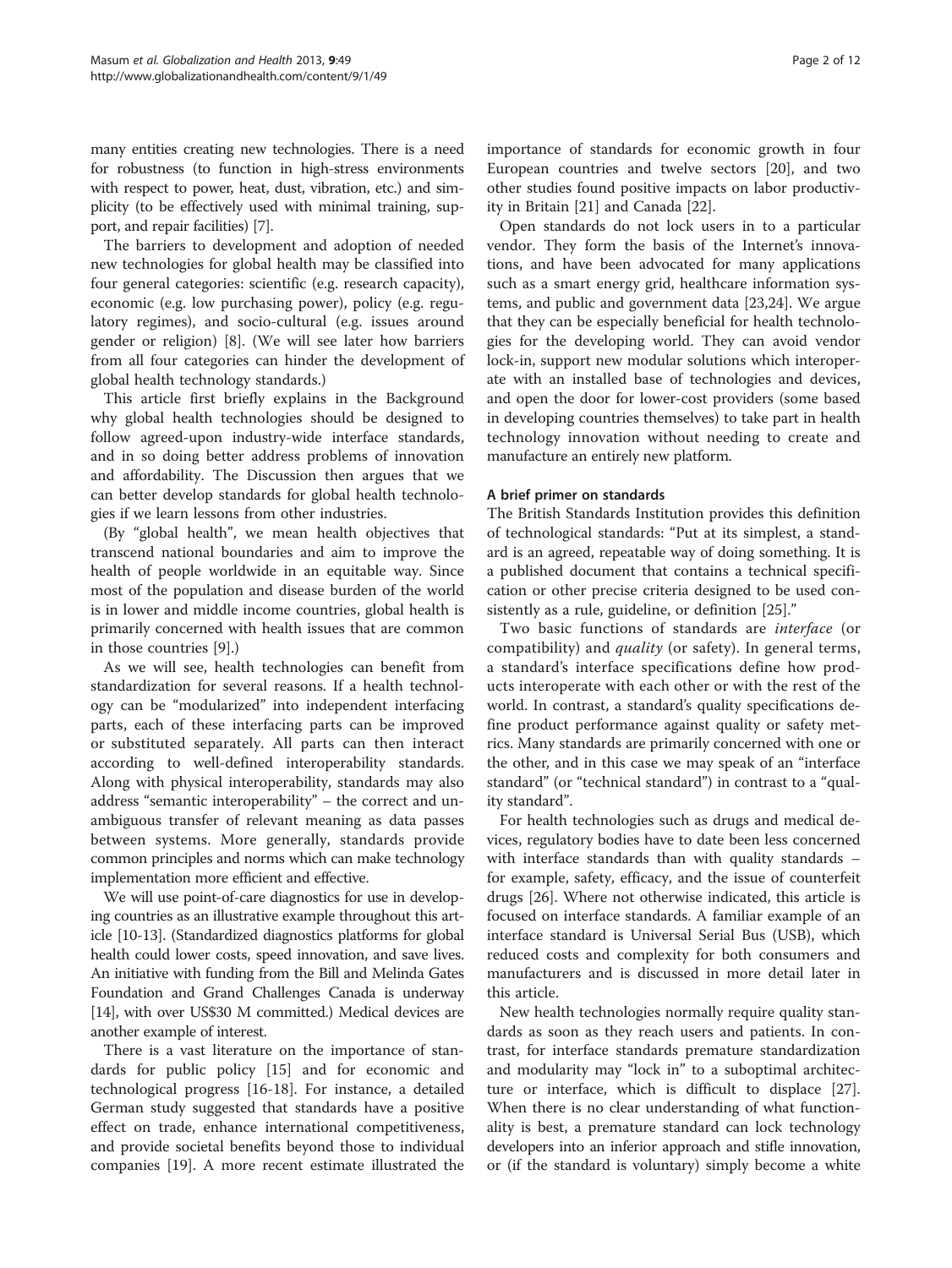elephant that is never adopted. As such, a novel health technology that has not been field-tested is likely not suitable for standardization.

Upgrade paths can be designed in from the start for standards. Designing health technologies for backward compatibility requires consideration of which "interface elements" can stay the same across technology generations. This allows the internals to change while the interfaces do not. For example, a diagnostic platform designer might change diagnostic algorithms rapidly, while wanting to maintain physical "plug-compatibility" across platform generations.

Maturity and backward-compatibility are two criteria for a good standard. Other criteria include forward-compatibility, modularity, maintainability, device-independency, internationality, extensibility, and simplicity [[28\]](#page-11-0).

#### Incentives for global health standards

One might argue that technology developers have often been motivated to *reduce* compatibility, in order to maintain competitive advantage and lock users into proprietary offerings. Are there really sufficient counterbalancing incentives to create standards for global health technologies?

Fortunately, the answer is yes: there are several incentives to create global health standards. First, appreciation of the social value of interoperability. Can a convincing case be made that interoperability and standards will lead to less expensive and more innovative products for end users? To more lives saved? An example might be the expansion of treatment possible if a standardized platform increases affordability.

Such an argument could attract product developers who value social returns for their own sake, and for the sake of the positive publicity and employee motivation they bring. Substantial public goodwill is enjoyed by those developing solutions for the poorest.

Second, *requirements from buyers*. A large buyer can tip the balance toward one particular standard, or toward standards in general. Global health technologies are often funded by a few large buyers such as health ministries or donors. Buyers might prefer standards in order to avoid lock-in, or to encourage innovation and cost reductions. Considerations for buyers include mustering sufficient buying power, avoiding preference for a premature or deficient standard, maintaining good relations with technology developers, and addressing regulatory considerations.

Third, requirements from technology development funders. Preference for interoperability and standards conformance might become part of the global health funding toolkit, complementing march-in rights and global access provisions [\[29\]](#page-11-0).

It may be difficult to decide whether to exempt a non-conforming innovative approach from standards requirements, such as a cheap and robust paper diagnostic which cannot readily conform to plug or interface specifications. Standards should be written with such eventualities in mind. One tactic is to modularize the requirements themselves, so that one part can remain valid even if another becomes superseded by a new technological approach (akin to the idea of "severability" in law).

Fourth, lower costs of innovation leading to new technological and business approaches. Smaller entities can create a standards-conforming diagnostic, and license it to larger entities for scaled-up manufacturing and delivery. Larger entities can create a standard based on joint technology, allowing them to spread technology or create a new market faster.

A lowered cost of innovation enables more diverse technology creators, including those who may accept lower profit margins in exchange for greater product dissemination and impact. Ultimately, effective standards can even cause an entire market to grow.

Fifth, open business models. An example is the "open source" idea which originated in the software world. This denotes software whose source code is free to examine, use, or extend, under specified conditions. Open source has achieved well-known successes like Linux and Firefox in the software world. Its applications in health technologies to date are fewer, though there is significant potential [\[30,31](#page-11-0)].

Open standards facilitate collaborative approaches, which can speed innovation  $-$  for diagnostics, perhaps encouraging collaborative development of common algorithms and user interfaces. An open standard may be more readily adopted if core implementation pieces are made available in an open source way [[32](#page-11-0)]. If leading organizations are willing to open up their technology while giving up some control, and a "coalition of the willing" can be instigated, then open business models can help develop standards and solutions.

Sixth, social and cultural factors. As an example, the adoption of open source software has been boosted in some countries by the desire to adapt software to local needs, become less dependent on imported solutions, and enable local innovators. Similar incentives may help "make the case" in developing countries for supporting standards – especially if this lowers barriers to local innovators sharing in health technology value chains.

This Background on global health technology standards has established how they can be beneficial and why people might want to create and use them. Next, the Discussion will explore what we can learn about standards from other industries.

### **Discussion**

We argue that other industries have much to teach us about developing global health technology standards.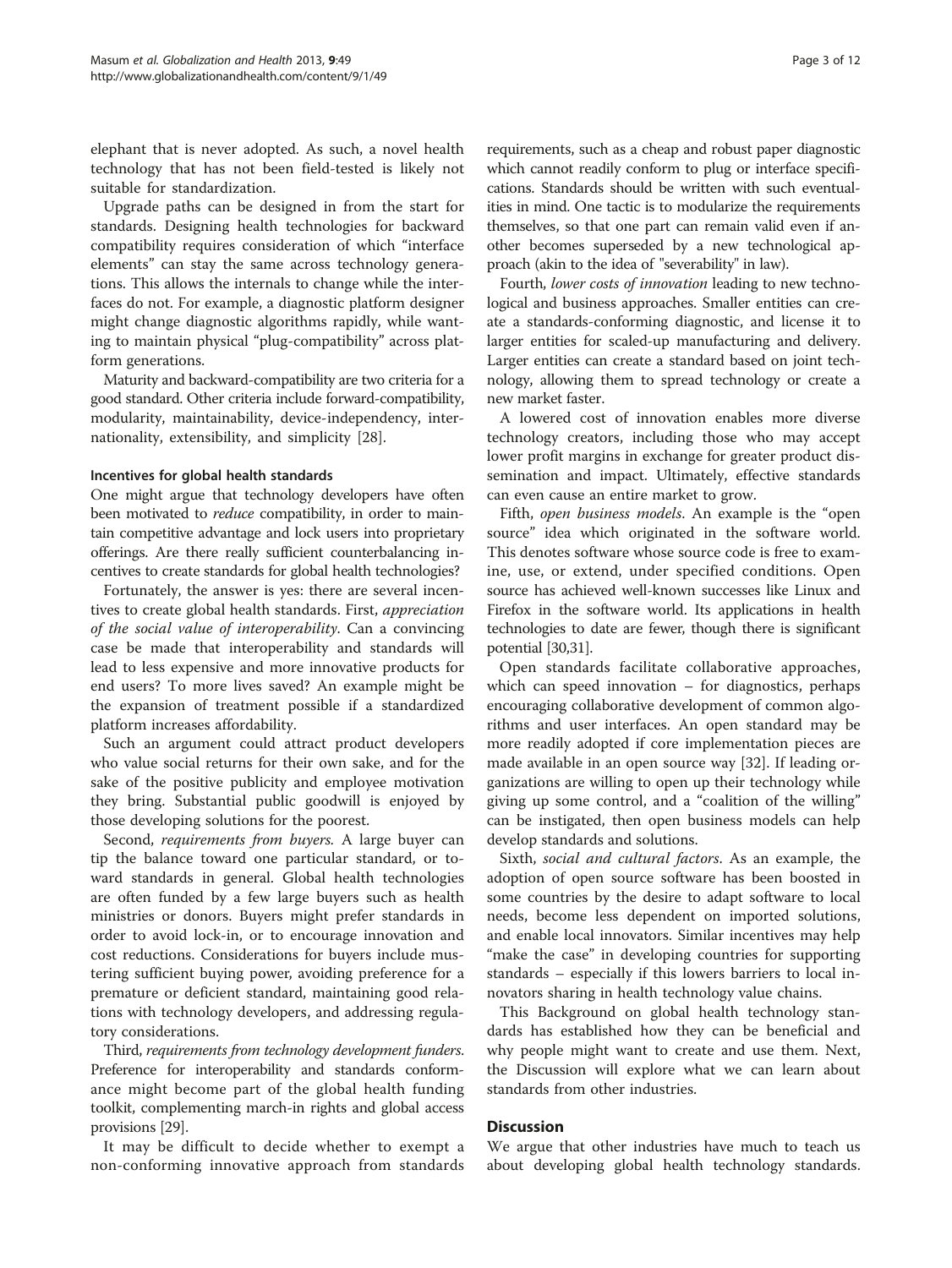This is important, since such standards can create significant health benefits worldwide. If standards lead to lower-cost health technologies, then a given health budget can produce more health benefits. And if standards lead to more rapid innovation in global health technologies, then the set of health technology options will expand, which can likewise increase health benefits.

Examples discussed below include electricity, container shipping, CD standards, Universal Serial Bus (USB), and the Internet. In the supplementary text file, we explore two other examples in more depth: cell phones and semiconductors [see Additional file [1](#page-10-0)].

All these industries suggest how interface standards and interoperability can assist development of global health technologies. After the examples, we summarize lessons for global health technologies, and apply these lessons to the specific case of point of care diagnostics.

Before discussing lessons from other industries, we note the tremendous amount of work done over the last decade in health care technology standards for devices and data [\[33](#page-11-0)]. Examples include device-level standards (IEEE 11073, Bluetooth) and medical information exchange standards (HL7) [[34](#page-11-0)]. Interoperability has been argued to be critical for exchanging health information [[35\]](#page-11-0), data sharing in research and healthcare [[36\]](#page-11-0), and the use of standards to support clinical research [\[37](#page-11-0)]. Many entities have arisen focused on health information technology standards – some part of established groups like the IEEE, others stand-alone organizations or consortia [[38\]](#page-11-0). While our focus is on lessons from other industries (especially those where standards-based global implementation is at least a decade old, to better distill durable lessons) we feel that these health technology standards efforts hold lessons supportive of our general argument.

### Case studies from other industries

The brief standards development case studies in this section are drawn from industries in which standards have led to widespread adoption and innovation for at least a decade. The cases were chosen to illustrate the evolution of platforms that are used across an industry, to be welldocumented, and to have lessons germane to global health technologies.

The cases (and the lessons which follow) are discussed from both *economic* and *technological* viewpoints, illustrating incentives and design principles respectively.

### Shipping containers: efficiency in a box

From 1958 onward, US and other agencies worked to end the anarchy of different shipping container dimensions from different carriers – a variety which complicated logistics and intermodal transfer. The US Maritime Administration (MARAD) had significant market power due to

both regulatory authority and provision of subsidies. The committees tasked with deciding on a standard had many different proposals, reflecting the interests of proposing parties (e.g. existing container stock, and preferences depending on where each party normally carried freight) [\[39](#page-11-0)].

A MARAD committee agreed on one set of sizes, while a defense-related task force decided on other sizes for military cargo. After a tangled and at times contentious process involving industry, government, and defense sectors over the next few years, US standards were achieved, followed by international standards through the ISO (International Organization for Standardization).

Economic viewpoint: the story illustrates how parties with buying power can influence standards – a common situation in global health technologies with large public or donor buyers. The standards reflected compromises, but were "good enough" for major parties and enabled long-term economic gain once accepted. For example, the cost of loading cargo onto a ship has over the years dropped by more than 80%, which made international trade significantly more cost-effective. This helped change global patterns of economic growth through trade [[40](#page-11-0)].

Technological viewpoint: engineering tests played an important part in modifying the standard, such as when corner fittings had to be revised after failing stress tests simulating conditions in diverse parts of the world. Standardized shipping containers also enabled process innovations such as intermodal transport without unpacking. Unanticipated uses arose such as repurposing end-of-life containers for low-cost housing – a situation replaying itself in global health as mobile technologies are repurposed for health applications.

### USB: plug and play

The concept of "platform leadership" has as a tenet the market leadership possibilities in creating a standard platform that others build on – a strategy followed by Cisco, Intel, Microsoft, and others [\[41](#page-11-0)]. Such platforms have sometimes been created as open Intellectual Property (IP) spaces where any innovator could make use of the new standard. An example is the Universal Serial Bus (USB) standard, for which Intel instigated the development process in 1994 with 6 other large companies including IBM and Microsoft – a small, closed group where each partner had significant assets and credibility with the broader market.

Economic viewpoint: getting the USB standard adopted required marketing and evangelism with diverse industry participants, including software and hardware developers and peripheral manufacturers. This marketing was assisted by uptake from key partners, e.g. Microsoft implementing USB in its operating system. Such uptake acts as a strong credibility signal – one which might be sought by parties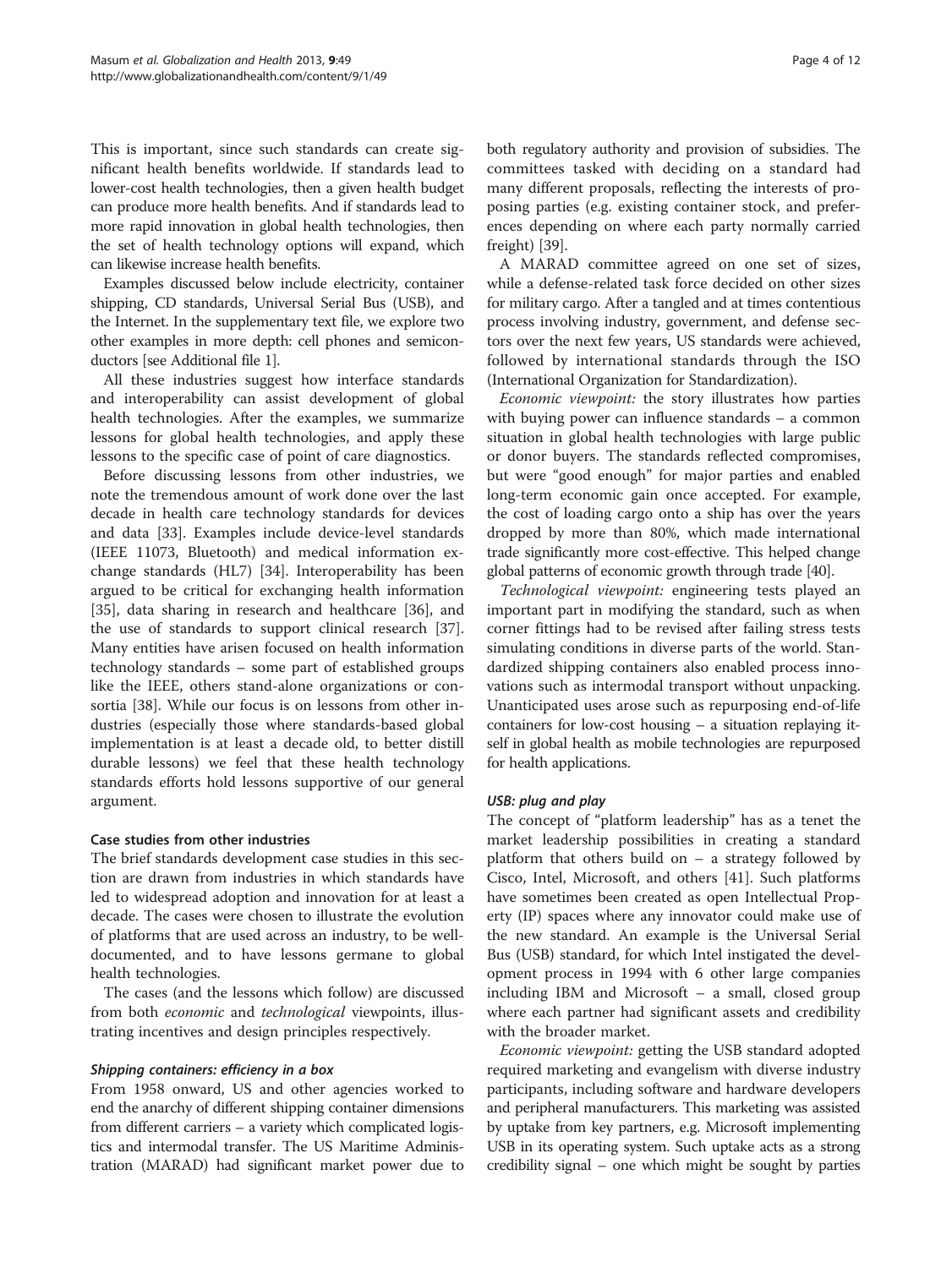advocating new global health technologies. The IP approach taken was to license USB royalty-free to other parties, as opposed to the less stringent RAND ("reasonable and non-discriminatory") terms often required by other standards bodies.

Technological viewpoint: the humble USB plug represents a remarkable innovation – one that has reduced complexity and made life easier for everyone who uses a computer. Before the advent of USB, there were a plethora of connectors for peripherals. Now, many peripherals and devices can be interconnected worldwide using only one standardized plug – one that also supports daisy-chaining several devices in a row and recharging.

This high degree of interoperability required strong specifications and testing, including "plugfests" where manufacturers gathered to test devices with each other. Could health technologies be designed with similar interoperability and testing?

USB's innovation platform is now being applied in novel ways. Examples include powering LED lamps and charging and communicating with medical devices.

#### Electricity: a platform for power

When electricity was first being set up as a power source in the US in the 1880's, Edison's DC system battled Westinghouse's AC system. This was an early and infamous standards war [[42\]](#page-11-0). Edison and his allies fought to convince the public that AC was less safe, even promoting an AC current electric chair for electrocution of criminals.

Economic viewpoint: ongoing innovation in AC and lower transmission costs helped lead AC to victory over the earlier DC technology. First-mover advantage can be overcome when users are not overly entrenched – a consideration when designing health solutions that outperform what already exists.

Technological viewpoint: once electricity systems and plugs were standardized, the electricity "platform" enabled progress over many decades [[43](#page-11-0)]. Today, standards are being discussed for future smart energy grids which will enable multi-way sharing of information and electricity [[44](#page-11-0)].

#### Color TV: competing standards

Black and white TV started broadcasting in the US in 1941, but as late as 1963 only 3% of US households had color TVs. RCA and CBS had competing technologies, both of which were costly. Technology adoption can be slow where price relative to performance is unappealing.

Economic viewpoint: the CBS technology was initially adopted in 1950 as the new color standard because the RCA technology had technical problems and a higher price point. It took another decade for color TV sales to become a large profit center, showing how new standards can diffuse slowly when existing solutions are "good

enough" and incremental costs are high for buyers – a factor of particular relevance in the budget-constrained global health arena.

Technological viewpoint: RCA's formation of an industry alliance and a standard that would be backwardcompatible with black and white broadcasts helped reverse the standard in 1953. Similar to the AC-DC electricity battle, RCA's technology and partnerships had overcome the CBS first-mover advantage [[45](#page-11-0)].

#### Compact discs: domination and repurposing

Compact discs were a digital solution to music storage that grew to dominate the market. Compact disc standards were first released in 1980.

Economic viewpoint: Providing a precedent for health technology developers, Sony and Philips learned from history and avoided a standards war with compact disc technology [\[46\]](#page-11-0). Their effort was focused on convincing customers to invest in new players and discs. This enabled the market to take off relatively quickly, avoiding a repeat of the VHS-Betamax videotape standards war which harmed both consumers and manufacturers. Because avoiding standards wars can benefit consumers as well as companies, co-operation on standards can bypass antitrust laws against collusion.

Technological viewpoint: Sony and Philips worked together on R&D. Years later, compact disc technology was repurposed for data storage. Along with providing large amounts of data storage, this had the additional benefit of allowing computers to readily read and write the large "installed base" of music.

### The internet: ubiquitous compatibility

The Internet is the ultimate example of the power of standards and interoperability.

Economic viewpoint: Devices which connect to the Internet are free to evolve as long as they support networking standards. This suggests that standards for "edge devices" should specify how devices interoperate, but not what additional functionalities the devices may have. In contrast, standards for telecommunications companies' capital-intensive equipment incorporates its long-lived nature. When designing health technologies, aspects which are meant to endure or interconnect with other technologies may require tight specifications, but for as little functionality as possible.

The Internet could have evolved very differently. There were pressures in the 1990's to create a "Web TV" which would only access content from a single provider and restrict users' ability to create new content and services. Ultimately, the power of an open approach won out, illustrating the benefits when diverse providers can innovate with low barriers to entry. Debates today about future standards – e.g. platforms that are less open but promise more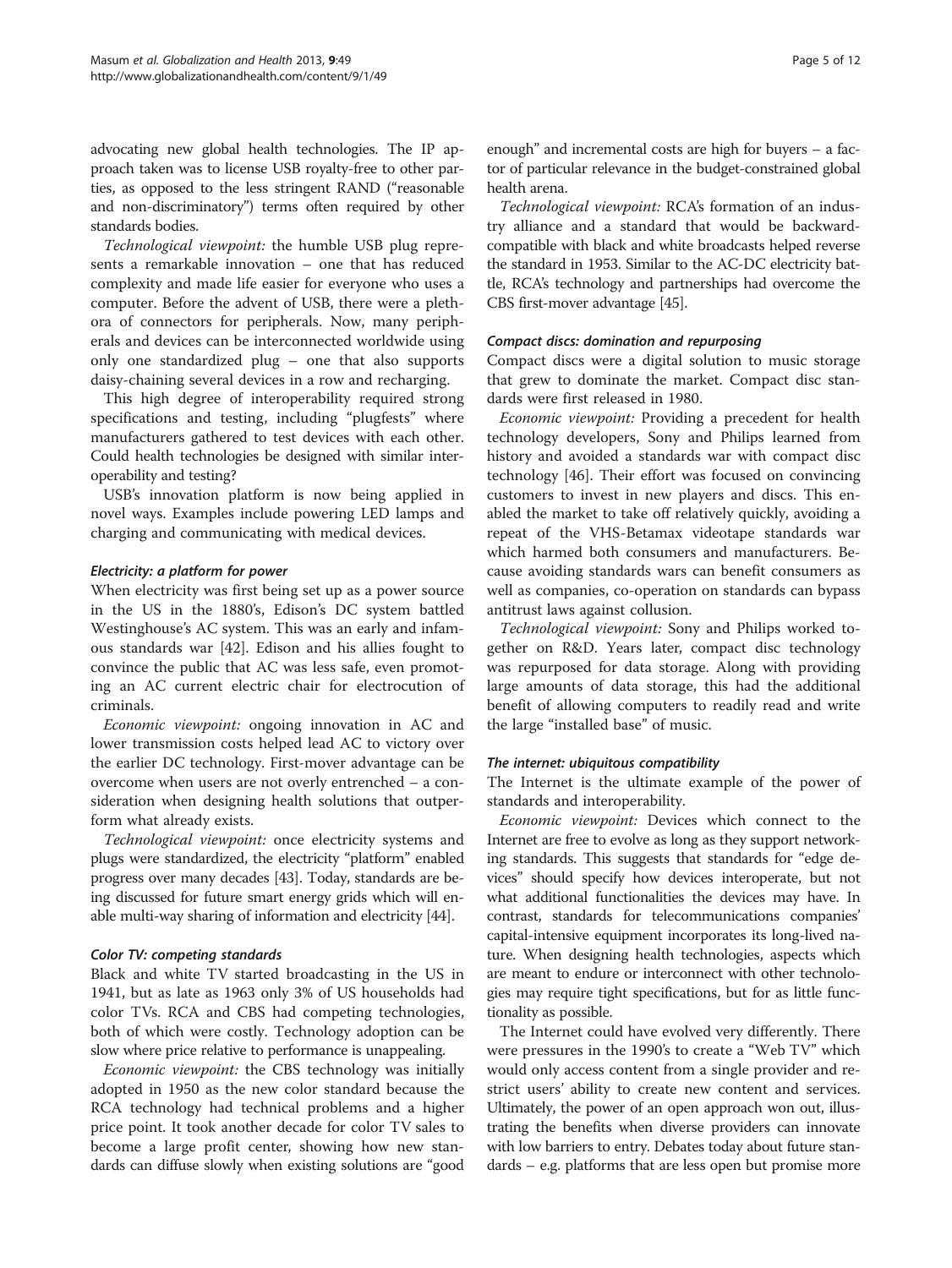quality control and less malicious software – may yet change the current open nature of the Internet [\[47\]](#page-11-0).

Positive network effects also played a critical role. Past some point, everyone wanted to connect to the Internet to reach all the other people who were already connected to the Internet. Those aiming to build new health technology platforms might consider how to stimulate interest and user communities at an early stage.

Technological viewpoint: A key concept in Internet standards is the idea of a "protocol stack". Each level of the stack uses standards which handle some aspect of data communications or manipulation. Higher-level standards can be changed independently of lower-level standards.

For example, the details of how information is traveling – such as through a fiber-optic cable, a phone wire, or a wireless connection – are abstracted into the idea of a communications pipe at the base of the protocol stack. Functionalities like checking received data for errors and requesting retransmission of garbled information can then be defined independently of the particular physical means of transmission employed. This approach is a powerful one for standard-setters to implement where possible: define logically independent layers, each of which interacts with others only via specified interfaces.

A standards failure related to the Internet was the X.400 email specification that aimed to interconnect proprietary email systems. It failed for several reasons: premature and complex specifications, inadequate first implementations which may have deterred early adopters, and lack of incorporation of technical progress into the standard. The X.400 story illustrates why standard-setting needs to track technical progress. It also suggests the dangers in complex and all-embracing standards as compared to more modular and extensible ones [[48](#page-11-0)].

#### Lessons for global health technologies

This subsection suggests lessons for global health technologies, drawing from the case studies above (as well as others in the Additional file and the literature [[49,50\]](#page-11-0)). It applies many of the lessons to point of care diagnostics as a case example.

While reading the lessons, the reader may wish to keep in mind several barriers to standardization for global heath technologies such as diagnostics and medical devices. First, the landscape of health technology developers is fragmented, comprising developers which are small and large, for-profit and non-profit, and from higher-income and lower-income countries. This diversity and lack of dominant entities may impede standards efforts. Second, incentives of for-profit and non-profit entities may differ – for example, if for-profit companies foresee higher profits from locking users in to their product platform (even if it means users pay more and hence have less access to health technologies). Third, while quality standards have long been built into health products, interface and platform standards are relatively new to the field. Fourth, the diversity and ongoing evolution of global health technologies hinders standardization. Fifth, health needs and delivery systems differ across geographies e..g. a point of care test for a remote rural location "under the tree" must be designed differently from a test for a health facility with some infrastructure.

### Economic viewpoint

Innovation potential: Familiar platforms such as electricity and the Internet enabled huge innovation over decades. They also enabled long-term economic gain, and innovations in business models. A diverse range of content providers built on the platforms, spurred by low barriers to entry. For global health technologies where monetary considerations are important, thought should be given to incentives for platform innovators. Interest and user communities should be stimulated at an early stage.

Open platforms: In some cases – the Internet, telephones,  $TV - it$  is clear that, after an initial technology development stage, adopting a single standard can reduce complexity and cost and foster efficiencies. Suitable health technologies might have architectures that can be modularized and benefit from innovation by diverse parties. A standardized installed base lowers barriers to entry and allows innovators to create specialized parts of the modular technology without needing to create an entire technology platform.

Open platforms and standards could benefit diagnostics. An example is the open Medical Application Platform approach which seeks to provide device and health information interoperability, safety-critical functionality, and the ability to run clinical applications—all of which could offer advantages for safety and effectiveness in health care delivery (including point of care diagnostics) [[51\]](#page-11-0). The widespread adoption of open platforms like this could potentially reduce the duplication of effort and investment inherent in creating a separate platform for each medical device.

First-mover advantage: First-mover advantage is important, especially in markets with strong network effects where the value of a choice increases as others make the same choice. However, as illustrated by several examples, first movers can be displaced by later comers with superior technology or business strategy – as long as users are not overly invested in the first mover's technology. Having a backward-compatible standard helps. (An example from global health is the superseding of ordinary bednets by long-lasting insecticide treated nets. The superiority of the latter allowed them to overtake the former, while the similarity in form factor eased the transition [\[52\]](#page-11-0)).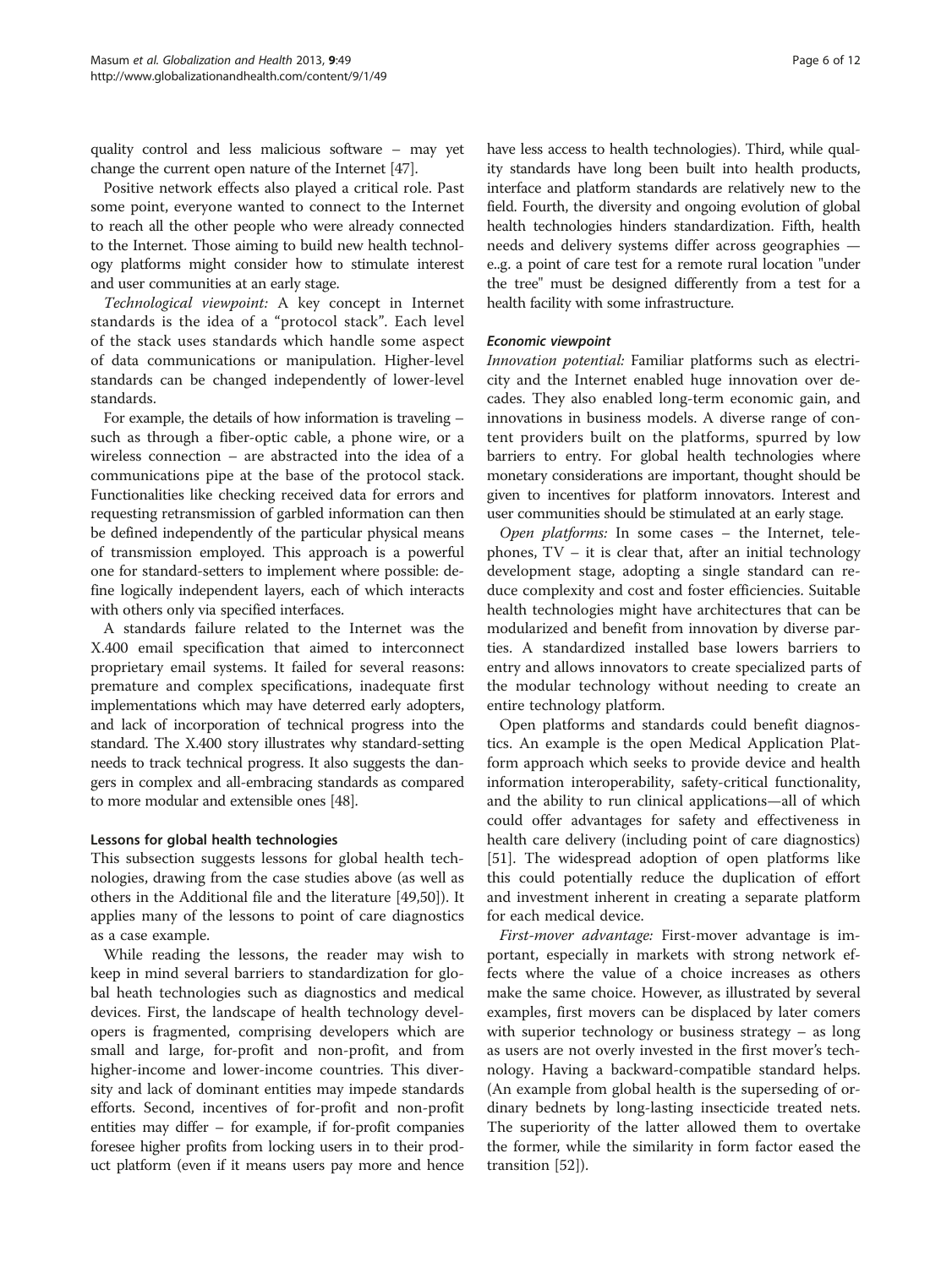Building support: Building a customer base to support a new standard can be aided by seeking early adopters, offering compatibility with other market-leading standards, and investing to create an installed base of platform users. Bringing partners and customers on board can be assisted by recruiting prominent allies, evangelizing, and utilizing peer review and open trials to ensure a good standard.

Ongoing commitment: Creating health standards and standardized health technology platforms is not a onetime investment. If a standard or platform becomes ossified, imposes too much overhead, or suffers from security flaws due to its openness, a new player may introduce a proprietary alternative that provides a superior user experience. A useful standard evolves in tandem with technological and economic realities, and requires ongoing commitment. In the global health field, there may be tension between this ongoing commitment and the grantdriven nature of much health technology innovation. Even large foundations will have to credibly demonstrate their "staying power" if they wish others to adopt standards they propose.

Significant benefit: New standards can diffuse slowly when existing solutions are "good enough" and incremental costs are high. Conversely, if major players create an improved standard, it can spread quickly. This suggests an important role for large funders to kick-start health technologies. Even with such support, the standard should offer significant value increase at an affordable cost for manufacturers, buyers, and users in the field – and "cost" can include money, time, and other aspects.

Strategy: As standards develop in an industry, there are three types of outcome: collaborative adoption of a single standard, an oligopoly where multiple standards persist, and a standards war [[53\]](#page-11-0). Many assets come into play in deciding each party's strategy: a loyal or lockedin user base, IP rights, innovation and manufacturing capability, first-mover advantage, strength in complements, brand name and reputation, and pressure from buyers and funders. From a global health point of view, avoiding competing standards may speed the introduction of affordable life-saving technologies – but only if the standard adopted promotes innovation and is widely deployed.

Rapid uptake: New technologies which do not require a co-ordinated switchover have had rapid uptake, especially when immediate benefits are evident. This dynamic could aid the adoption of health technologies which are backward-compatible; which interact with other parts of the health system through well-defined interfaces; and which can be adopted in a decentralized way (for example, by different health providers).

An example is the development of a low-cost imaging solution which is a simple attachment to a cell phone [[54\]](#page-11-0). The attachment is claimed to convert a cell phone to a microscope which can image both stained and unstained blood-smears, allowing diagnosis of clinical pathologies. If future iterations of such attachments become available cheaply with high quality and ease of use, they might rapidly become widely used in point of care settings around the world—not least because they can be adopted in a decentralized way with low incremental cost, rather than requiring entire health systems to switch over technologies.

Reducing unnecessary costs: Incompatibilities can arise from "good enough" decisions, yet persist for decades and require large costs to ultimately reconcile. When standards are adopted and fail, such as with the Betamax loss to VHS, those on the losing side eventually write off their sunk costs and move on. The aggregate losses of such sunk costs illustrate why a successful standardsetting process has economic and social benefits: avoiding unnecessary standards wars reduces unnecessary costs. For new global health technologies, it will be important to avoid unproductive standards wars, or cases where a standard platform is put forth and eventually fails. This in turn requires effective standard-setting processes.

### Technological viewpoint

Effective convergence: An effective standard-setting process assists convergence to a single standard. This encourages all parties to incorporate the standard into their product designs. It also helps ensure that the chosen standard is well-designed from economic and technological points of view.

Leapfrogging: Some early standards have failed, such as early email and color TV technologies. More subtly, successful early standards can impede adoption of later standards. The French Minitel electronic network had tens of millions of users in the 1990's, but its large installed base meant that later the French were relatively slow to adopt the Internet. Those procuring health technologies may at times have to decide whether to wait and adopt a later version of a standard, potentially "leapfrogging" a lesser-developed earlier version.

Modularity: The Internet's "protocol stacks" illustrate a layered form of modularity on which medical devices might build. Modularity enables subparts to be innovated independently and incrementally, and it helps mitigate complexity. However, it has been found empirically in several R&D-intensive industries such as semiconductor design that there are limits to the modularity approach in practice. These limits will need to be clarified for global health technologies.

The open platform and modularity lessons suggest that complexity-reducing modular architectures may ease entry barriers for creators of new global health technologies. For example, a new sensing module based on novel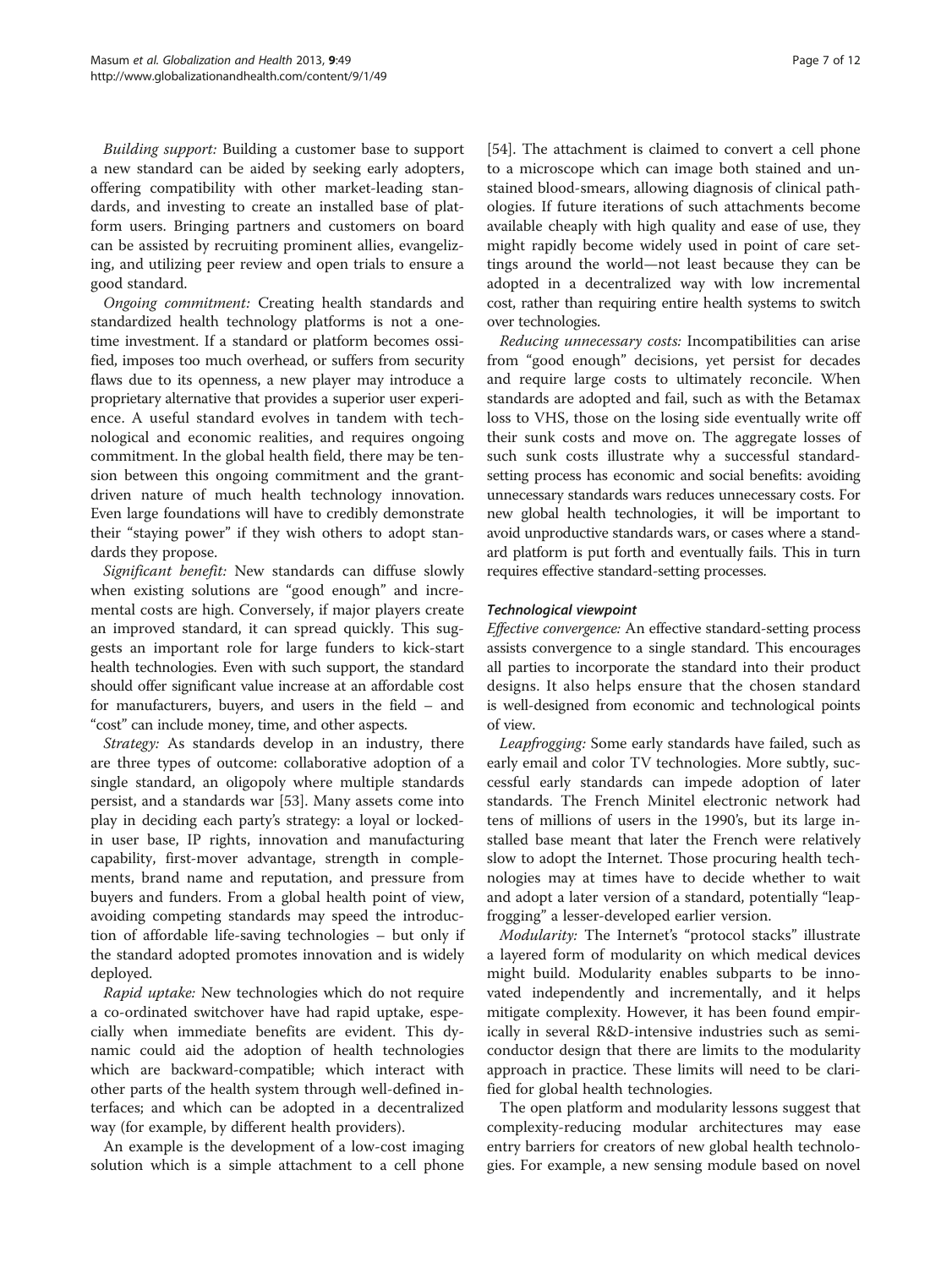biomarkers or novel surface properties could be integrated with an existing point-of-care diagnostic device, if the latter had a modular and interoperable architecture. Similarly, a series of simple sample preparation modules capable of processing and concentrating various specimen types (e.g. blood, sputum, saliva, stool), each with a common interface to a generic cartridge for analysis (e.g. Polymerase Chain Reaction (PCR) of sample DNA) would make the diagnostic platform more useful and prevent users in resource-limited settings from having to purchase multiple single-use diagnostic systems.

Interoperable ecosystems: One can move beyond a single device and consider an ecosystem of interoperable devices. A high degree of interoperability requires strong specifications and testing, as with USB "plugfests". If achieved, it enables technologies to be used in ways that might not have been originally anticipated. Mobile health is a familiar global health example of this technology "repurposing" [[55](#page-11-0)]. Standard-setting processes for a global health technology should include sufficient engineering acumen to implement strong specifications and testing.

An example of interoperability is the growing deployment of heterogeneous point–of-care diagnostics that interact with other healthcare infrastructure, to enable better monitoring, diagnosis, and research [[56\]](#page-11-0). It should become increasingly possible for devices to interconnect and share information, without constraining the functionality that each device provides – a strategy that worked well with telecommunications systems and the Internet.

Collaboration: Developing standards as part of a larger consortium or pre-competitive collaboration can mitigate risks and avoid inappropriate standards. In the semiconductor industry, pre-competitive collaboration was supported through funding long-term initiatives, linking academia and industry, and motivating talented people to take part.

For diagnostics, a senior industry source has suggested realistic ways for firms to collaborate: "Companies could more widely share the details of their internal quality systems, enhance standards for reporting adverse events and corrective actions, standardize the reporting and handling of incidental findings, and publicize best and less-than-best practices" [\[57](#page-11-0)]. Motivations for such sharing could include regulatory requirements and pressure from buyers, as has already happened in standardizing aspects of analysis and reporting. (The same source indicates that other aspects that are competitive differentiators, such as assays and interpretation formats, would be harder targets for collaboration).

Technology foresight: Technology road-mapping and related foresight methods may enable pre-competitive collaboration for health technologies [[58](#page-11-0)]. They can help in breaking down a technological challenge into sub-goals,

and in envisioning scenarios for which global health technologies might be designed. Simulations and design methods can help in making user-centered trade-offs, and answering questions like: what are the key interfaces and components? Could point-of-care diagnostic devices use USB for charging and communication? What are the product profiles implied by a need for robustness and simplicity [[59\]](#page-11-0)?

Imagine design trade-offs for a standards-based pointof-care diagnostic. One party might be satisfied with a cheap and unattractive version, while another might pay a premium for a small, slick, and rugged version. The same components might be combined into larger versions, such as a stationary multi-sample unit able to process many samples simultaneously. There may be no single device and modular attachment (e.g. a microfluidic chip) which meets everyone's needs, leading to trade-offs and hard decisions when standardizing. In the course of complex discussions of technology, there is a need for smart systems architecture thinking – "option mapping" that clearly lays out design considerations, and facilitates effective decision-making.

#### How to develop standards

Thus far we have argued in favor of developing standards for global health technologies by learning lessons from standards in other industries. But a skeptical reader might object that the *process* of creating global health technology standards is impractical, involving too many challenges and unknowns.

In the remainder of the Discussion we therefore discuss intellectual property and regulatory considerations and standards-based global health business models, and end with a checklist of considerations for health standards developers.

We note that the experiences of some standard-setting organizations clarify how one might develop health standards. For example, CLSI (the Clinical and Laboratory Standards Institute) develops "…globally applicable voluntary consensus documents for health care testing" [[60\]](#page-11-0), such as consensus guidelines for analysis and presentation of antimicrobial resistance trends [[61](#page-11-0)]. It has been selected by WHO as a collaborating center for clinical laboratory standards, and it has detailed procedures for developing consensus standards and guidelines [\[62\]](#page-11-0). Two timelines used are 15 and 25 month tracks, with the former for non-controversial projects with narrow scope. The supplementary text file further explores standards development organizations and processes [see Additional file [1\]](#page-10-0).

#### Intellectual property and regulatory considerations

Standard-setting activities frequently run into IP considerations [[63\]](#page-11-0). For example, a standard may be set and specified, with parties only afterward learning that one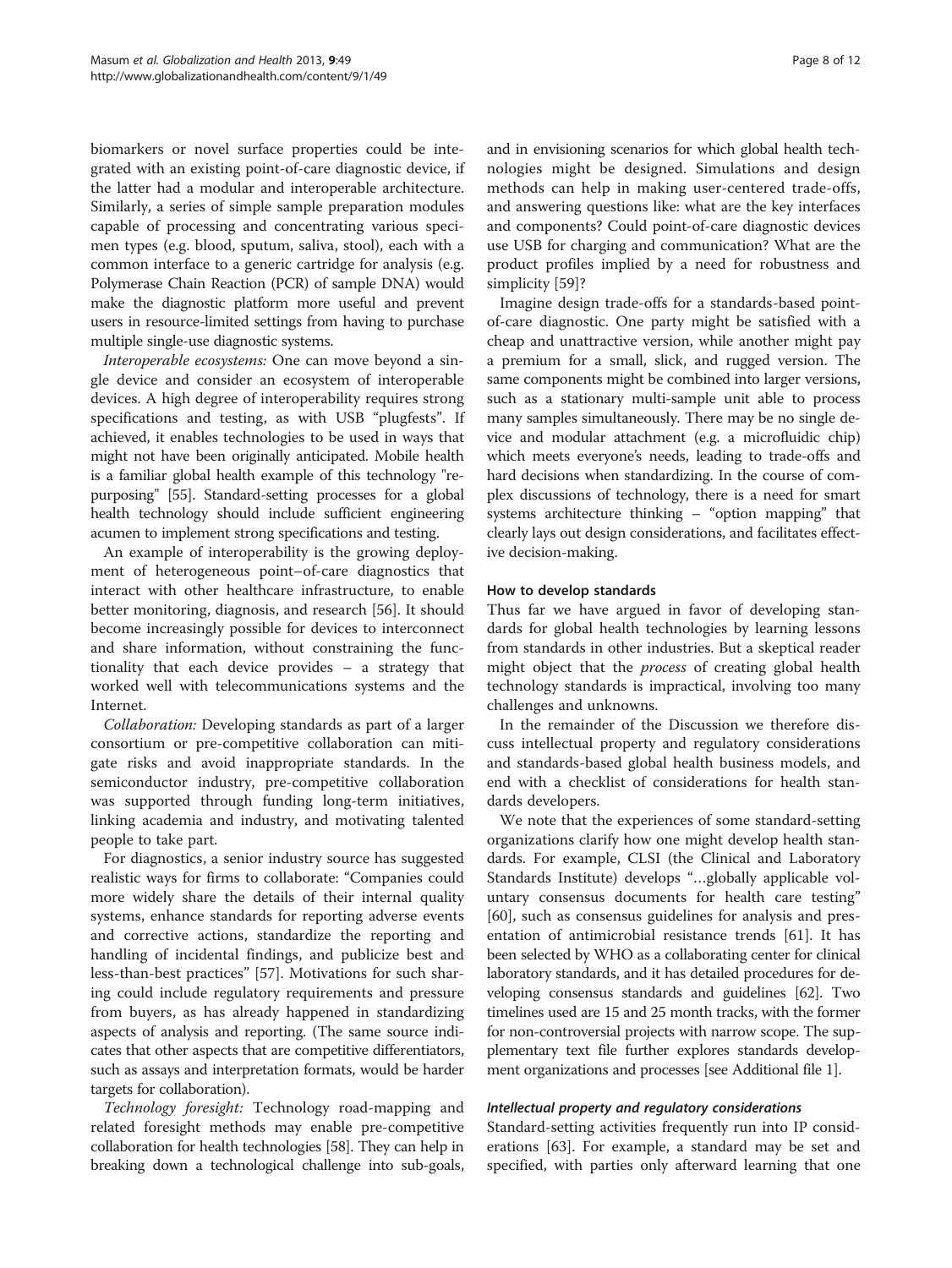party holds a crucial patent [\[64\]](#page-11-0). Standard-setting initiatives should discuss IP and confidentiality provisions with key parties at the start of the process, and learn from provisions adopted in previous standards efforts.

While patents are often viewed as promoting innovation, questions have been raised surrounding IP, innovation, and international development [\[65,66](#page-11-0)]. For example, when should patent protection be relaxed for humanitarian reasons, and what barriers to follow-on innovation might the IP system itself create? Innovation rests on a public domain of ideas [[67](#page-11-0)]. Patent pools (consortiums which crosslicense patents related to a particular technology) are beginning to be used to stimulate research in neglected diseases, allowing both access to technologies and viable business models [\[68\]](#page-11-0). More strategies will be required to ensure that the IP landscape for health technologies rewards innovators while accommodating humanitarian and economic goals in developing countries [\[69\]](#page-11-0).

It can be hard to ensure that standards for each component of a standards-based solution translate into a high-quality overall solution. For example, the automotive industry has experienced systems integration challenges when auto parts from suppliers interact in unforeseen ways or have subtle flaws that are difficult to test for [[70\]](#page-11-0).

This challenge might be addressed through both a formal testing process, and open test suites against which manufacturers could verify compliance. Formal testing can be required by regulatory authorities, or by buyers who seek higher quality than the regulatory minimum. Open test suites could be an opportunity for precompetitive collaboration, especially if health technologies certified against these open test suites are favored by regulatory authorities or large buyers.

Aside from regulatory controls, quality can be promoted via voluntary codes, though some such codes may set a low quality bar [[71\]](#page-11-0). Quality can also be promoted via reputation systems that allow users to rate the quality of goods and services, though such systems are subject to manipulation and inaccuracy [\[72](#page-11-0)]. Voluntary codes and reputation systems may supplement formal regulation if lower entry barriers draw diverse developers, as might happen if a standards-based point-ofcare device allows open development of downloadable diagnostic algorithms.

This "opening up" of a medical device platform raises many regulatory issues. It has been argued that open platforms are more vulnerable to attacks and infiltration, and counter-argued that open platforms invite greater scrutiny and more rapid patching of weaknesses. The complexity of computer and device security threats suggests that there are subtle arguments on both sides, and that the issue will be increasingly important in developing health technology standards [\[73](#page-11-0)].

#### Standards-based global health business models

What do the standards lessons and arguments above imply about business models for global health technologies?

End users generally have low ability to pay for global health technologies, which generally have small markets. In lower-income countries, R&D funding for these technologies comes mainly from public and donor sectors, with a small but increasing private-sector contribution. In higher-income countries, funding comes from governments, philanthropies, and technology developers [[74\]](#page-11-0). As emerging economies grow, their contribution to health technology funding will increase.

Standards-based platforms may reduce the cost of entry for health technology developers. They might, for example, specialize in consumables, modules, or software for a diagnostics platform. Ultimately, lower-cost platforms and components can increase access for populations which could not afford the previous generation of more expensive technologies.

Uptake of a global health technology standard may be affected by its applicability to a higher-income market. To take an example, low-cost open-standards diagnostics may not displace higher-end diagnostics in higherincome markets in the short term, as they may not match performance and functionality. However, new modular diagnostics platforms may eventually become a disruptive innovation globally.

Requirements for effective diagnostics in the developing world have been divided into three cases with no, minimal, and moderate infrastructure (with point-of-care diagnostics particularly needed in the first two cases) [[75](#page-11-0)]. To enable better-informed business models, could a shared use case library be developed?

This might comprise both explicit requirements like having to function with no or intermittent electricity, and tacit knowledge like interviews from clinicians sharing their practical requirements and socio-cultural concerns. Might this help diagnostics developers to build more effective devices and businesses based on past experience?

## A checklist of considerations for health standards developers

Developing a useful standard which achieves broad acceptance poses many difficulties: mustering support, resolving interoperability issues, working with installed technology, and more. Repeating the mistakes of past standards development efforts should not be one of these difficulties.

We therefore propose a checklist of considerations for health standards developers. These questions were developed iteratively by the authors. We drew from the literature and arguments summarized in this article, from our personal standards experiences in health, semiconductor, and other industries, and from the checklist method that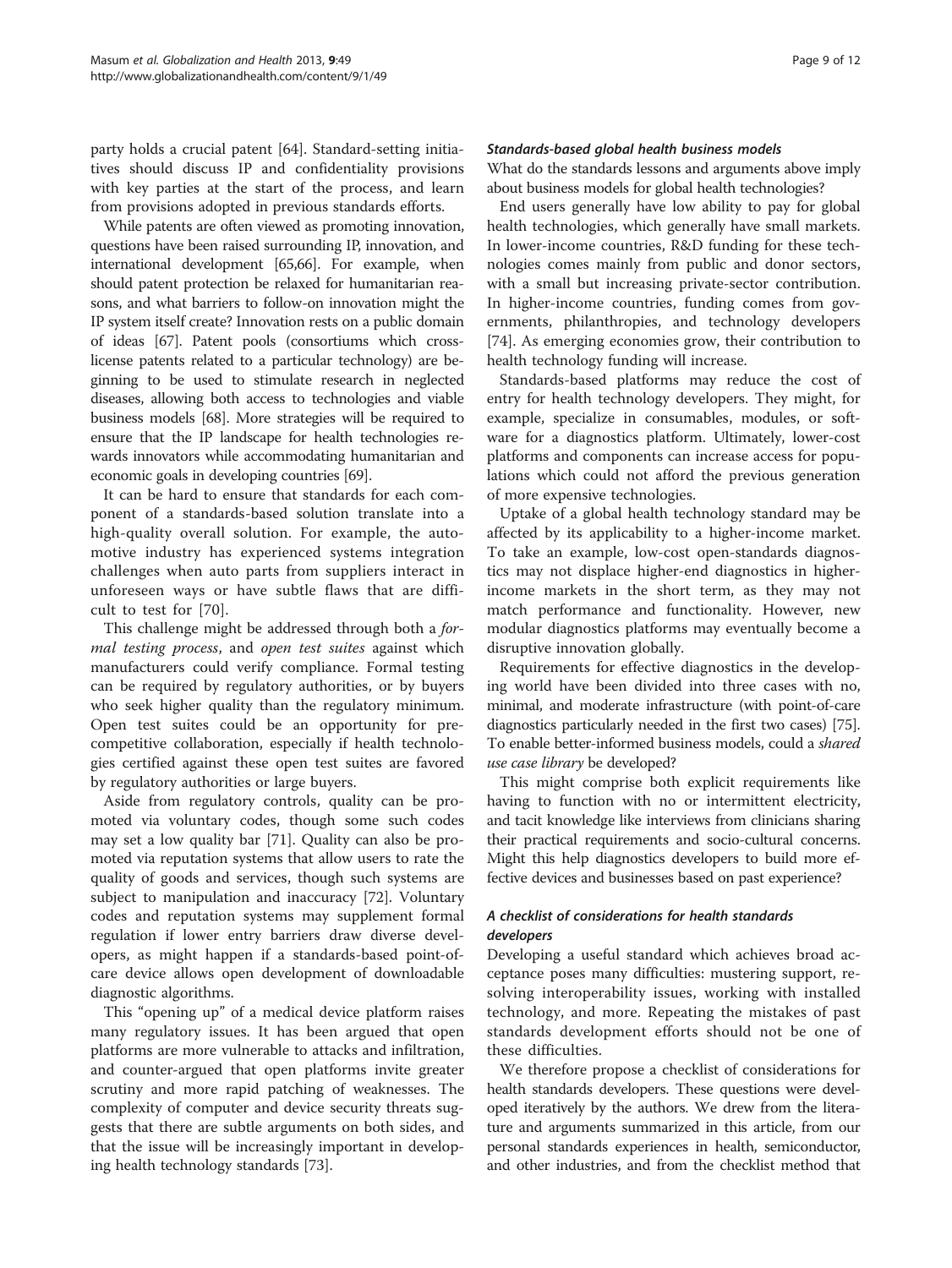has proven its value in health and elsewhere [\[76\]](#page-11-0). We also drew from the rules of thumb for creating standards which one of the authors has developed into a book [\[77\]](#page-11-0).

This checklist does not constitute legal advice. These considerations are suggestions only.

# Before you start:

- Is there a 5-year organizational and financial commitment from you as the lead party?
- Is there a strong need for a standard? Will the standard lead to less expensive and more effective health technologies for end users, and hence more lives saved?
- Have customers/suppliers been identified who will implement the standard in their products?
- Is the underlying technology sufficiently mature and field-tested to allow standardization?
- Is someone on your team familiar with the history and practice of technical standards?
- Has a similar standards effort been tried before? Are there lessons to learn to avoid pitfalls?
- Are there competitive forces that should be considered?
- Can you join an existing consortium or other collaborative effort?
- Will accreditation by a recognized, international body be required?
- Would technology foresight methods help clarify challenges, opportunities, and use cases?
- Is the scope of the effort reasonable so as to ensure its completion in a timely manner?

# As you develop the standard:

- Have you clarified which aspects of the health technology are candidates to be standardized, including technical, business, and regulatory aspects?
- Are there proven technologies that can be used as a basis for the standard?
- Are leading technical and business perspectives represented in meetings?
- Are meetings and standard-setting processes productive, effectively run, and enjoyable?
- Have you clarified Intellectual Property and confidentiality provisions, and regulatory issues?
- Have best practices been learned from previous standards efforts?
- Are early adopters, user communities, and general interest being stimulated at an early stage?
- Does the standard promote backward-compatibility, extensibility, interoperability, modularity, maintainability, device-independency, internationality, and simplicity?
- Do you have public buy-in from key funders and decision-makers who can accept and promote the standard?

# Before finalizing the standard:

- Has constructive criticism been sought from key stakeholders for the draft standard?
- Is there buy-in from enough parties to make widespread adoption of the final standard likely?
- Have technical, business, social, and cultural factors been explored, and risks mitigated?
- Has the standard been tested in the lab, in the field, and in peer review and credible trials?
- Have regulatory and safety issues been addressed?
- Does the draft standard offer significant value increase at an affordable cost for manufacturers, purchasers, and users?

# After the standard is finalized:

- Are you (and any key partners) stewarding the adoption and development of the standard?
- Is field experience gained from implementing the standard being shared among technology developers and researchers?
- Are there clear incentives and business models that support the standard?
- Are there few entry barriers to using the standard, especially for new implementers?
- Is there a plan to promote, market, and/or advertise the standard?
- Is there a training program and/or users' manual available for new adopters?
- Has the standard enabled more affordable and effective health technologies?
- Are partnerships with developing countries being utilized, for both development and delivery of novel health technologies and standards?
- Have you built in a periodic review process for the standard, to maintain its relevance as technology, markets, and health conditions evolve?

We do not claim that this checklist is perfect. (Indeed, we invite readers to improve it.) But we do believe that this type of checklist can be useful, and that lessons from other industries and past standards development experiences can help to develop global health standards in the future.

# Summary

This article has shown how learning lessons from other industries can help us develop standards for global health technologies. We have explained why standards are needed in global health, given a brief primer on standards, and examined incentives to create and use standards. We then explored lessons from other industries, considered the standards development process and standards-based business models, and gave a suggested checklist of considerations for health standards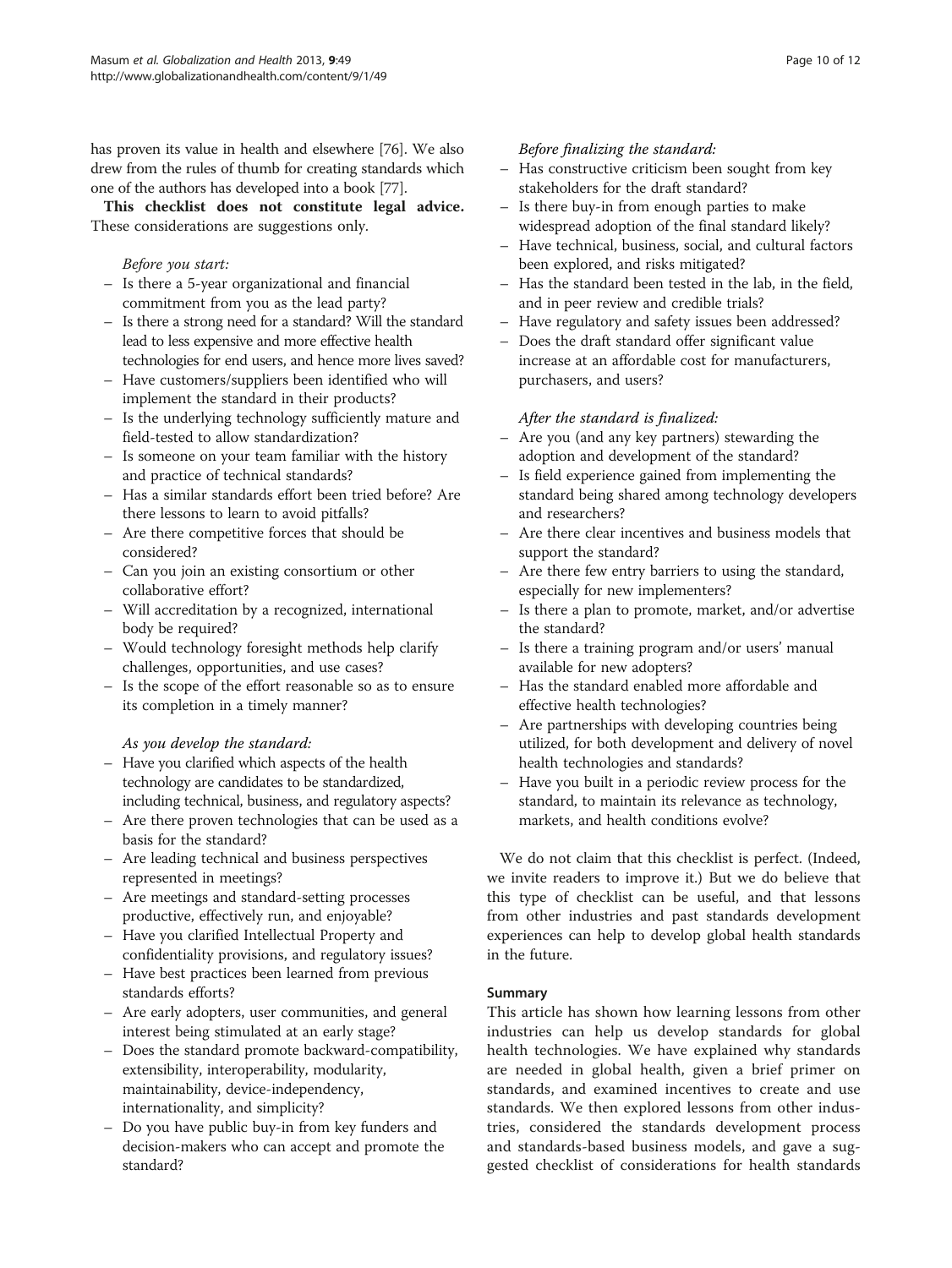<span id="page-10-0"></span>development leaders. Point–of-care diagnostics were used as an illustrative example throughout the article.

The development of mutually incompatible solutions by different organizations can slow the pace of innovation, lock health systems into single providers and approaches, and keep barriers to entry high. These problems can be mitigated by effective standards. In diagnostics and other global health technologies, standards help enable innovation and affordability.

Experience from other industries suggests that global health technologies conforming to well-chosen standards can enable new entrants and lower price points, link islands of innovation, and create vibrant solution ecosystems. Realizing this potential requires support from diverse stakeholders.

R&D funders and global health organizations can provide leadership and funds. Policy-makers can support standards-based approaches. Technology developers can consider interoperable approaches, and look for opportunities to interconnect with existing technology components. Those in charge of procurement can pressure suppliers to provide interoperable and modular solutions. Suppliers can in turn design technologies to be interoperable, engage in pre-competitive collaboration, and try more open business models where feasible.

We believe that point-of-care diagnostics can be one of the first global health technologies that benefits from this approach at global scale – especially if lessons are learned from other industries. By 2025, could a diagnostics revolution have as much impact on worldwide healthcare as the cell phone did on worldwide communications? Could other global health technologies follow suit? The health needs of the 21st century demand nothing less.

### Additional file

[Additional file 1:](http://www.biomedcentral.com/content/supplementary/1744-8603-9-49-S1.pdf) Insights from two additional cases of standards, and discussion of the standards development process.

#### Competing interests

The authors declare that they have no financial competing interests. RL works for the non-profit organization Grand Challenges Canada, which is contributing funding to explore standardized diagnostics platforms for global health. KB is the 2013–2014 President of the non-profit IEEE Standards Association, and author of The Ten Commandments for Effective Standards: Practical Insights for Creating Technical Standards.

#### Authors' contributions

HM designed and researched the article, and wrote the first draft. HM, RL, and KB contributed to the content of the article, analyzed and refined the argument, and participated in manuscript development. All authors read and approved the final manuscript.

#### Acknowledgments

We thank Steve Buchsbaum, Abdallah S Daar, Shane Green, Lauren Leahy, Anita McGahan, Lou Pauly, Tim Simcoe, Peter A Singer, Andrew Updegrove, Gene Walther, and the article reviewers. This article was funded by a grant from the Bill & Melinda Gates Foundation through the Grand Challenges in Global Health Initiative, and supported by the Sandra Rotman Centre, an academic center at the University Health Network and University of Toronto.

#### Author details

<sup>1</sup>Sandra Rotman Centre, University Health Network and University of Toronto, 101 College Street Suite 406, Toronto, ON M5G 1L7, Canada. <sup>2</sup>Grand Challenges Canada, 101 College Street Suite 406, Toronto, ON M5G 1L7, Canada. <sup>3</sup>Synopsys, Inc, 700 East Middlefield Road, Mountain View, CA 94043 USA.

#### Received: 14 February 2013 Accepted: 10 September 2013 Published: 17 October 2013

#### References

- 1. World Health Organization: Compendium of new and emerging health technologies. Geneva, Switzerland; 2011.
- 2. World Health Organization: Medical devices and eHealth solutions: Compendium of innovative health technologies for low-resource settings. Geneva, Switzerland; 2012.
- 3. BIO Ventures for Global Health: Developing New Drugs and Vaccines for Neglected Diseases of the Poor: The Product Developer Landscape. San Francisco, CA; 2012.
- 4. Howitt P, Darzi A, Yang GZ, Ashrafian H, Atun R, Barlow J, Blakemore A, Bull AM, Car J, Conteh L, Cooke GS, Ford N, Gregson SA, Kerr K, King D, Kulendran M, Malkin RA, Majeed A, Matlin S, Merrifield R, Penfold HA, Reid SD, Smith PC, Stevens MM, Templeton MR, Vincent C, Wilson E: Technologies for global health. Lancet 2012, 380(9840):507-535.
- 5. Global Health Technologies Coalition and Policy Cures: Saving lives and creating impact: Why investing in global health research works. Washington, DC; 2012.
- 6. Free MJ: Achieving appropriate design and widespread use of health care technologies in the developing world. overcoming obstacles that impede the adaptation and diffusion of priority technologies for primary health care. Int J Gynaecol Obstet 2004, 85(Suppl 1):S3-S13.
- 7. BVGH (BIO Ventures for Global Health): The Diagnostics Innovation Map: Medical Diagnostics for the Unmet Needs of the Developing World. Washington, DC; 2011.
- 8. Singer PA, Berndtson K, Shawn Tracy C, Cohen ERM, Masum H, Daar AS: A Tough Transition. Nature 2007, 449(7159):160–163.
- 9. Benatar S, Brock G: Global Health and Global Health Ethics. Cambridge, UK: Cambridge University Press; 2011.
- 10. Bissonnette L, Bergeron MG: Diagnosing infections–current and anticipated technologies for point-of-care diagnostics and home-based testing. Clin Microbiol Infect 2010, 16(8):1044–1053.
- 11. Pai NP, Vadnais C, Denkinger C, Engel N, Pai M: Point-of-care testing for infectious diseases: diversity, complexity, and barriers in low- and middle-income countries. PLoS Med 2012, 9(9):e1001306.
- 12. Chan CP, Mak WC, Cheung KY, Sin KK, Yu CM, Rainer TH, Renneberg R: Evidence-based point-of-care diagnostics: current status and emerging technologies. Annual Rev Anal Chem 2013, 6(1):191–211.
- 13. Pai NP, Pai M: Point-of-care diagnostics for HIV and tuberculosis: landscape, pipeline, and unmet needs. Discov Med 2012, 13(68):35–45.
- 14. Hutson S: To save lives, initiative pushes for standardized diagnostic tools. Nat Med 2010, 16:11.
- 15. Greenstein S, Stango V: Standards and Public Policy. Cambridge, UK: Cambridge University Press; 2007.
- 16. Blind K: The economics of standards: theory, evidence, policy. Cheltenham, UK: Edward Elgar Publishing; 2004.
- 17. Swann P: The Economics of Standardization. Final Report for Standards and Technical Regulations Directorate, Department of Trade and Industry, U.K. UK: Department of Trade and Industry; 2000.
- 18. Swann P: The Economics of Standardization: An Update. Report for the U.K. Department of Business, Innovation and Skills (BIS), UK, Version 2.2. U.K. UK: Department of Business, Innovation and Skills; 2010.
- 19. DIN: German Institute for Standardization e. V. Berlin: Economic Benefits of Standardization: Summary of Results; 2000.
- 20. Blind K, Jungmittag A: The impact of patents and standards on macroeconomic growth: a panel approach covering four countries and 12 sectors. J Product Anal 2008, 29(1):51–60.
- 21. U.K. Department of Trade and Industry: The Empirical Economics of Standards, Volume 12. UK: DTI Economics Paper; 2005.